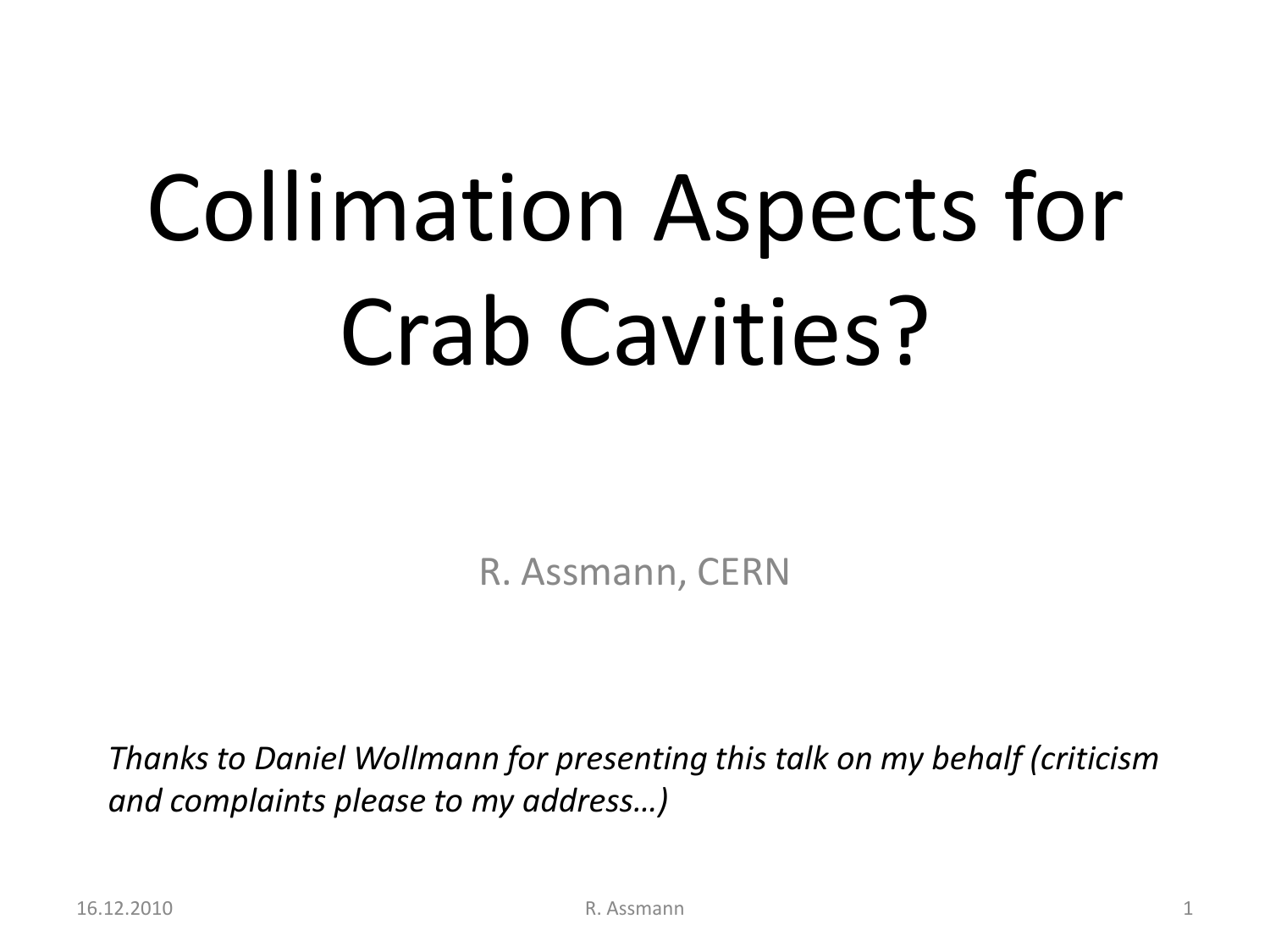#### Crab Cavities and LHC Collimation

- Very complete study by Yi-Peng Sun *et al*
- Addresses many issues with a lot of detailed simulations and interesting insights, answering many of the previous questions.
- Details see this paper:

#### Beam Dynamics Aspects of Crab Cavities in the Large Hadron Collider

Yi-Peng Sun,\* Ralph Assmann, Javier Barranco, Rogelio Tomás, Thomas Weiler, and Frank Zimmermann European Organization for Nuclear Research (CERN), Geneva, Switzerland

> Rama Calaga BNL, Upton, New York 11973, USA

Akio Morita High Energy Accelerator Research Organization, KEK, 1-1 Oho, Tsukuba, Ibaraki 305-0801, Japan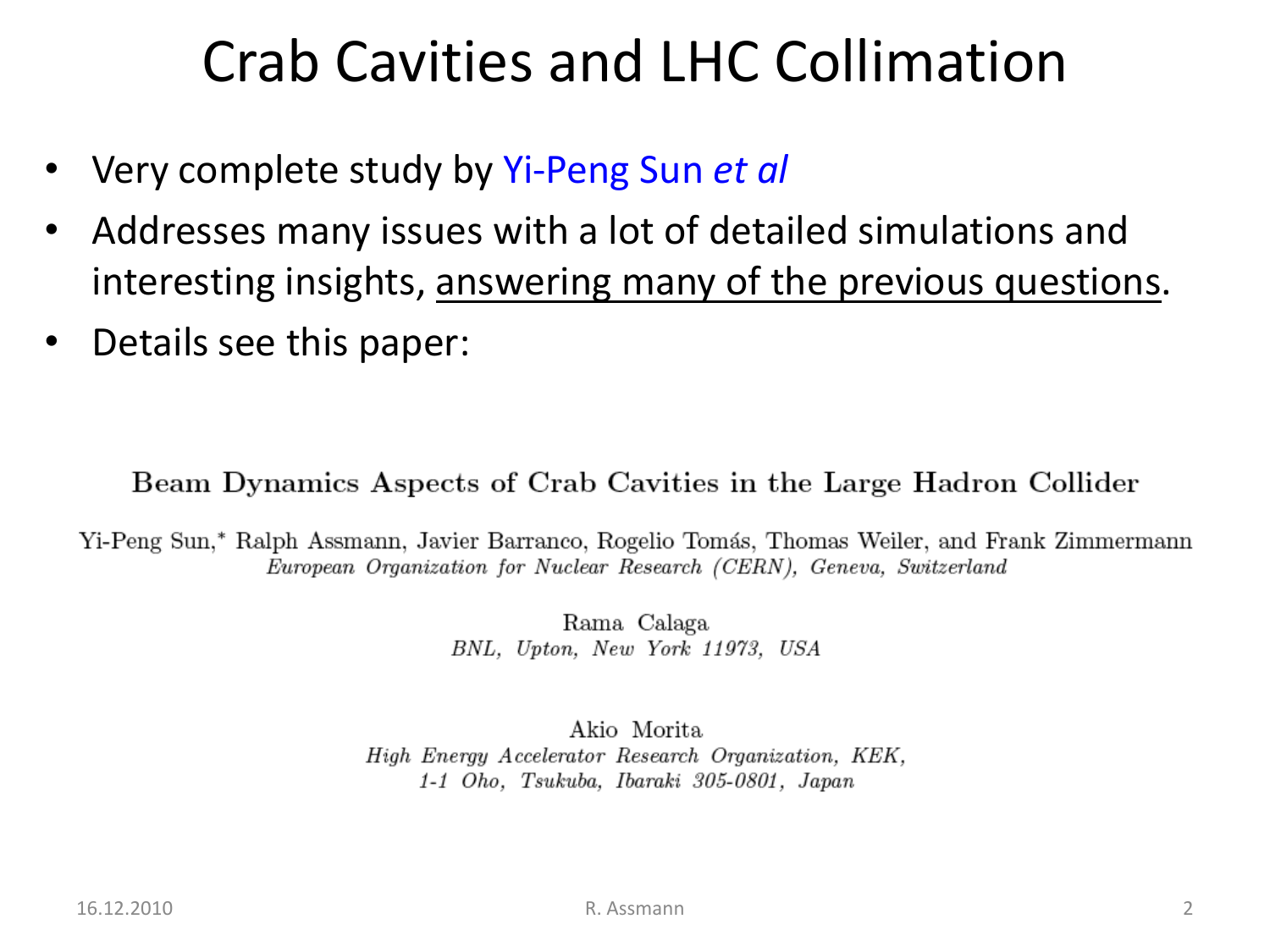# Global Crab Cavity Program on One Slide

- Main machine changes:
	- One 800 MHz crab cavity installed in IR4, optimized for IP5.
	- Crab cavity detuned during injection, ramp & squeeze.
	- Ramped up after squeeze for  $\geq 10$  turns to  $\approx 2.3$  MV.
	- $-$  Compensation for limited voltage with (*one for*  $\beta^*$ *=0.55m, both for*  $\beta^*$ *=0.25m*):
		- Option 1: Decrease fractional horizontal tune to 0.05.
		- Option 2: Increase beta at IR4 crab location to 3 km.
	- Compensation for 0.5-1.0  $\sigma$  decrease in aperture with either:
		- Option 1: Correct orbit to smaller maximum excursion (smaller margin).
		- Option 2: No squeeze in IR1, IR2, IR8.
	- Collimate head and tail of beam at  $0.5$ -1.0  $\sigma$  below the canonical 6  $\sigma$ .
	- Slightly smaller tolerances for dynamic changes in orbit and beta beat (respect of collimation hierarchy).
	- Predicted  $1-2 \sigma$  loss in dynamic aperture.
- Increase in luminosity to be measured in IP5 (decrease in IP1):

– **4% (**b **\*=0.55m) or 14% (**b **\*=0.25m)**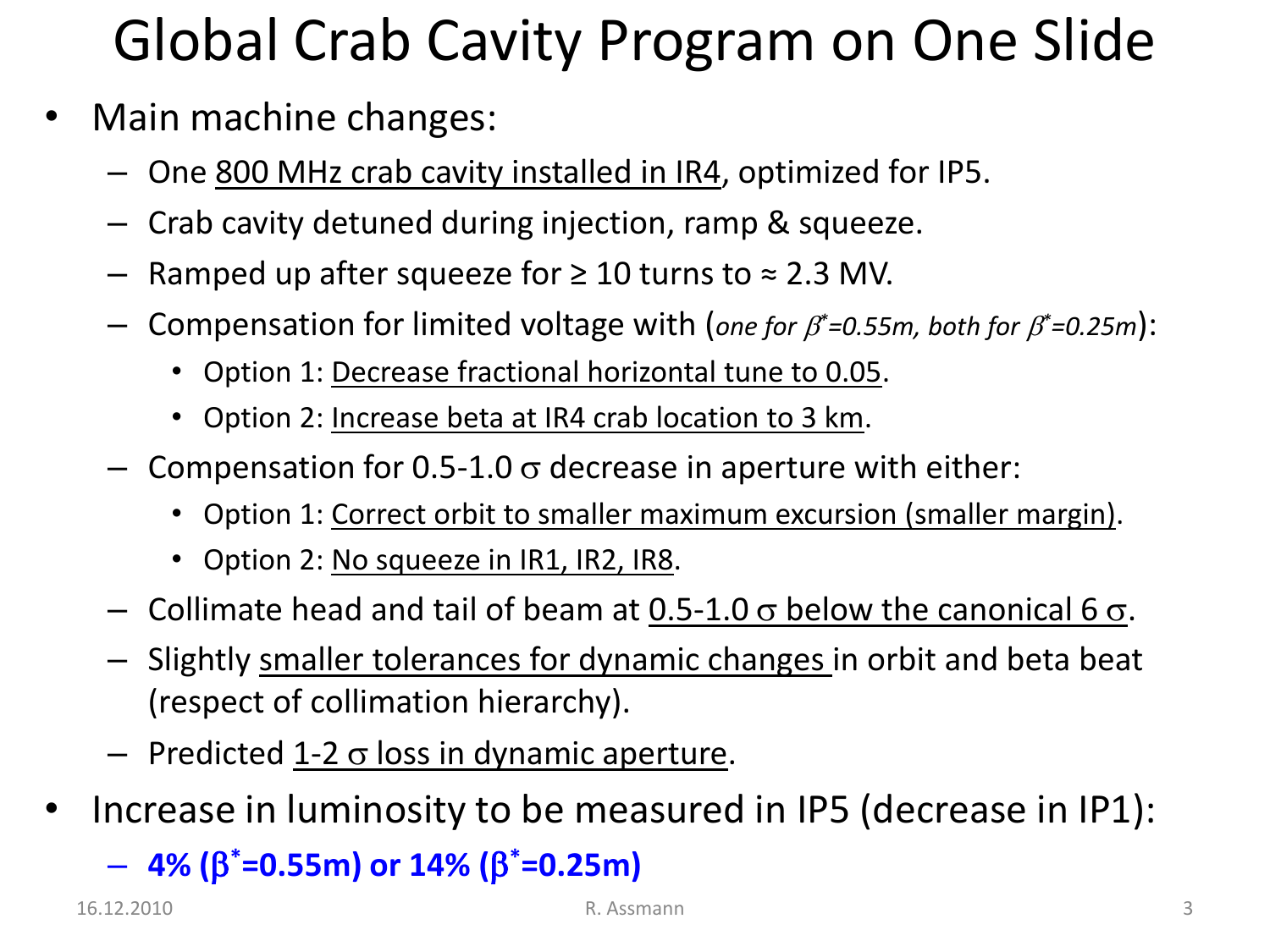#### Collimation-Related Issues I

- **Feasibility to collimate at lower gaps.**
	- Reduce collimation in steps from 6  $\sigma$  to 5  $\sigma$  for different intensities.
	- Verify that beam lifetime, impedance, stability, background, etc remain acceptable for lower collimation gaps.
- Feasibility to work with reduced orbit margin. **OK at 3.5 TeV!** 
	- Correct orbit to smaller excursion such that more aperture is available.
	- Check stability with smaller horizontal tune.
- **Feasibility to work with reduced dynamic aperture.** OK at 3.5 TeV?
	- Measure dynamic aperture with increased IR4 beta and lower fractional tune.
	- Assess room in dynamic aperture, e.g. by reducing the achieved dynamic aperture by 2  $\sigma$ .
- **Feasibility of slightly reduced operational margins.**
	- Understand operational margins and assess if critical at the 0.1  $\sigma$  level.

Nominal margins not reached at 3.5 TeV! Critical…

OK at 3.5 TeV!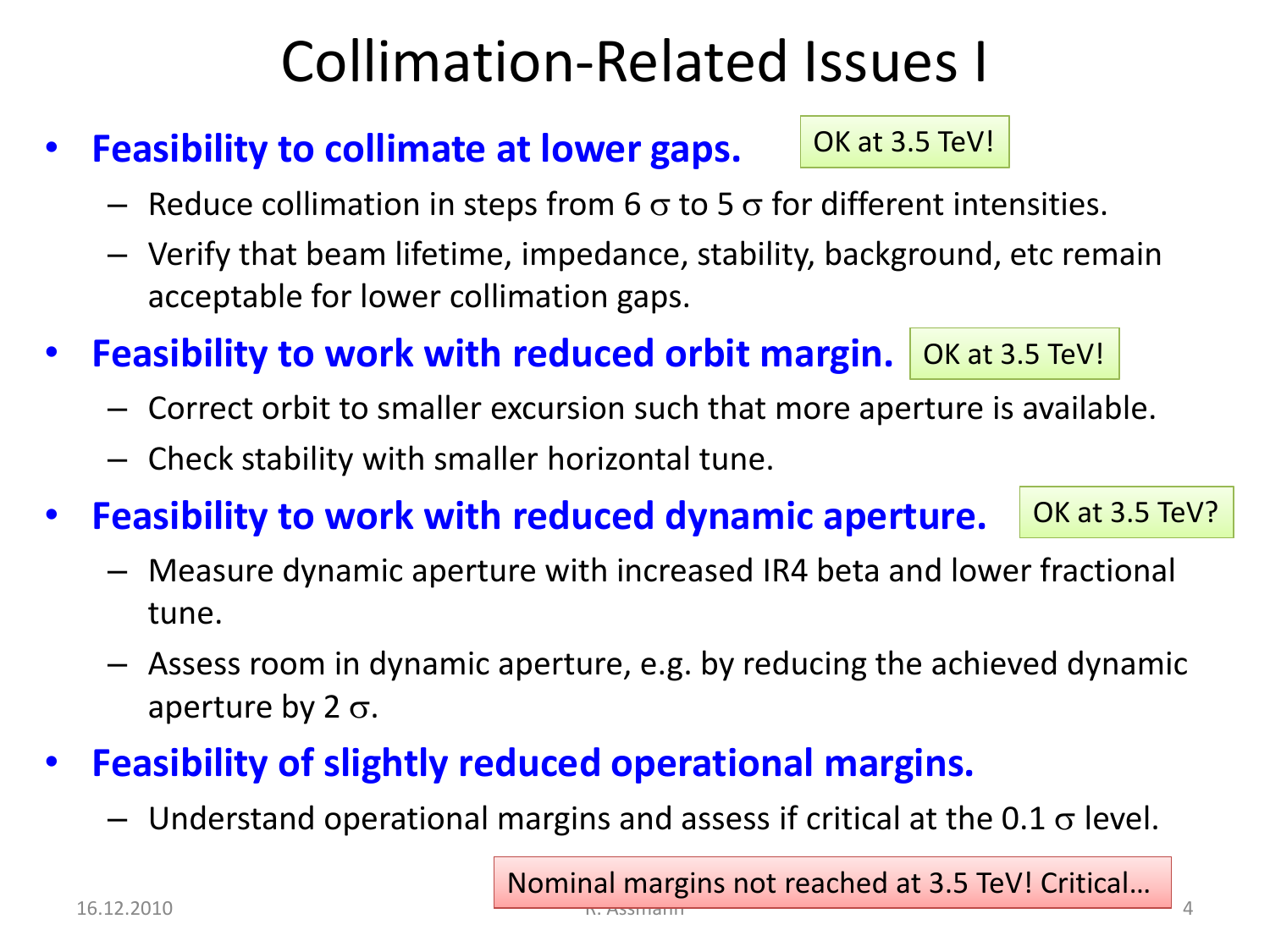### Collimation-Related Issues II

- **Feasibility of non-closed crabbing** (single bunch, low I)
	- Ramp up cavity voltage to 2.3 MV, low tune or high IR4 beta.
	- Verify that collimation and protection hierarchy is maintained.
	- Verify acceptable beam lifetime and background.

To be assessed with beam tests…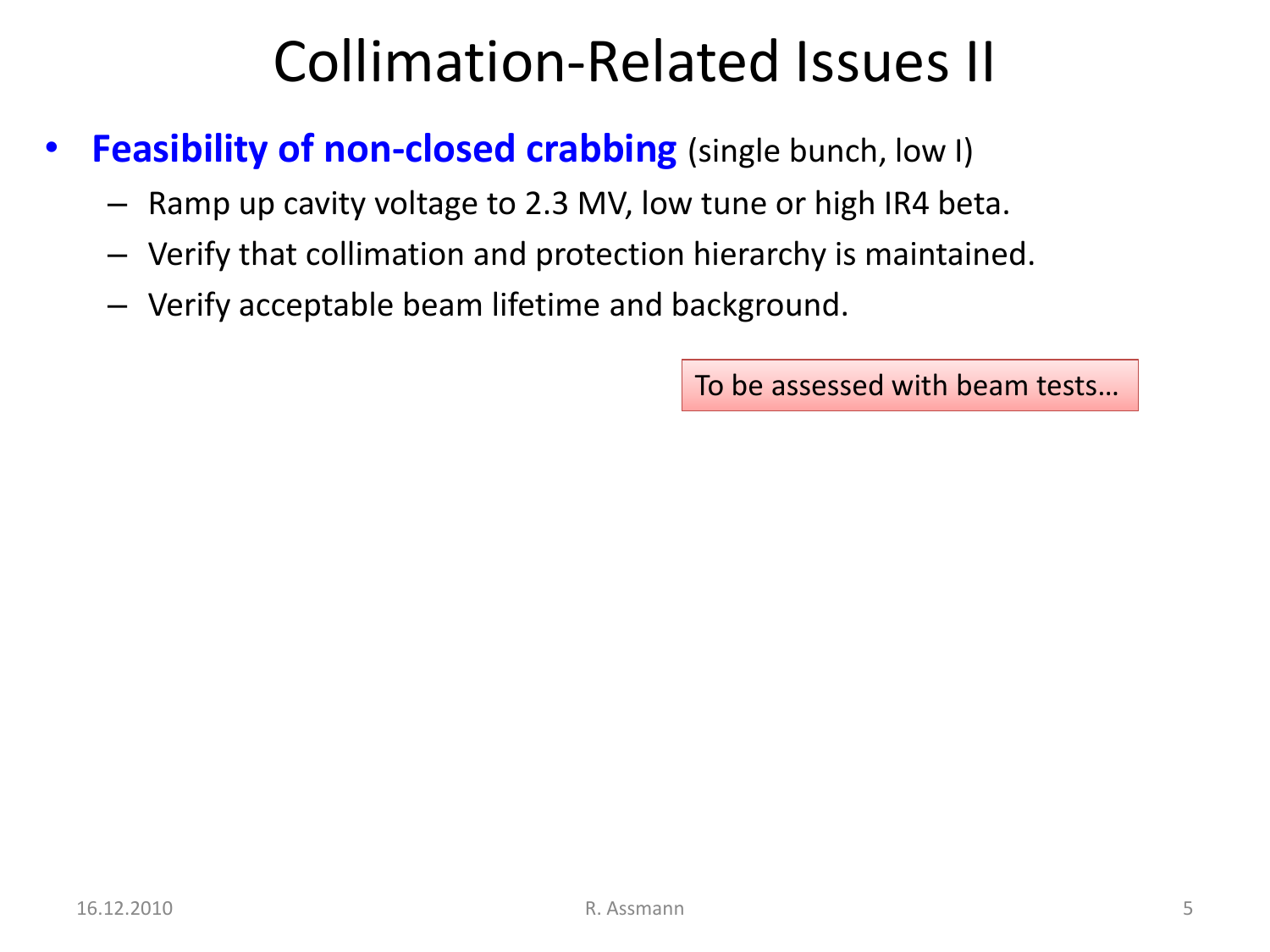### Disclaimer: Collimation Hierarchy

- Up to  $1\,\sigma$  changes of horizontal orbit along a bunch would normally be incompatible with collimation hierarchy.
- This was the reason for the strong concerns put up from our side.
- Latest results show that the retraction is not much reduced by this x-z correlation.
- This is due to a cancellation between the crab induced x-z correlation and the dispersion offset of off-energy particles at the collimators (particles with z offset have also energy offset).
- This is very good news for crab cavities but **needs to be confirmed in detailed measurements** (effect of phase, optics, … errors?).
- Normalized distance between collimator families should be measured versus crab cavity voltage.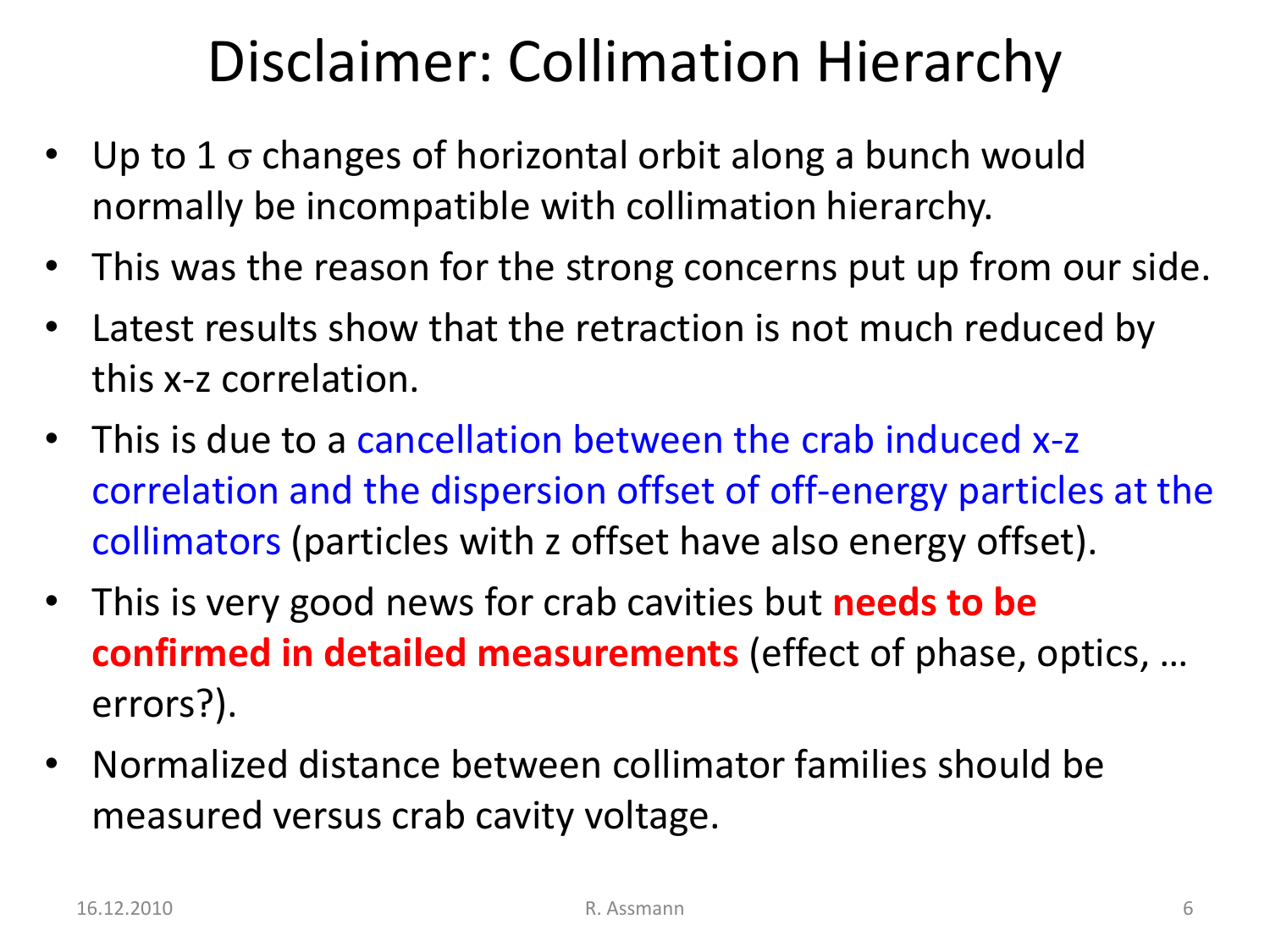### What About Low Emittance?

- It is proposed to use a low emittance beam to enhance the luminosity gain at top energy.
- We must note:
	- This idea relies on gaining normalized aperture with smaller beam size.
	- The gain in aperture is then used to increase the crossing angle, reducing the luminosity.
	- The increased crossing angle is then compensated with the crab cavities, resulting in larger luminosity gain to be observed (25%).
	- Requires that collimators sit at same normalized settings, meaning factor 2 smaller real gaps with low emittance (factor 1.4 with triplet upgrade).
- As for the TOTEM beam, this low emittance option cannot be guaranteed from the collimation side.
- The low emittance option imposes much tighter collimation and machine stability tolerances and is very difficult.
- Clear NO to rely on this option (should still try it).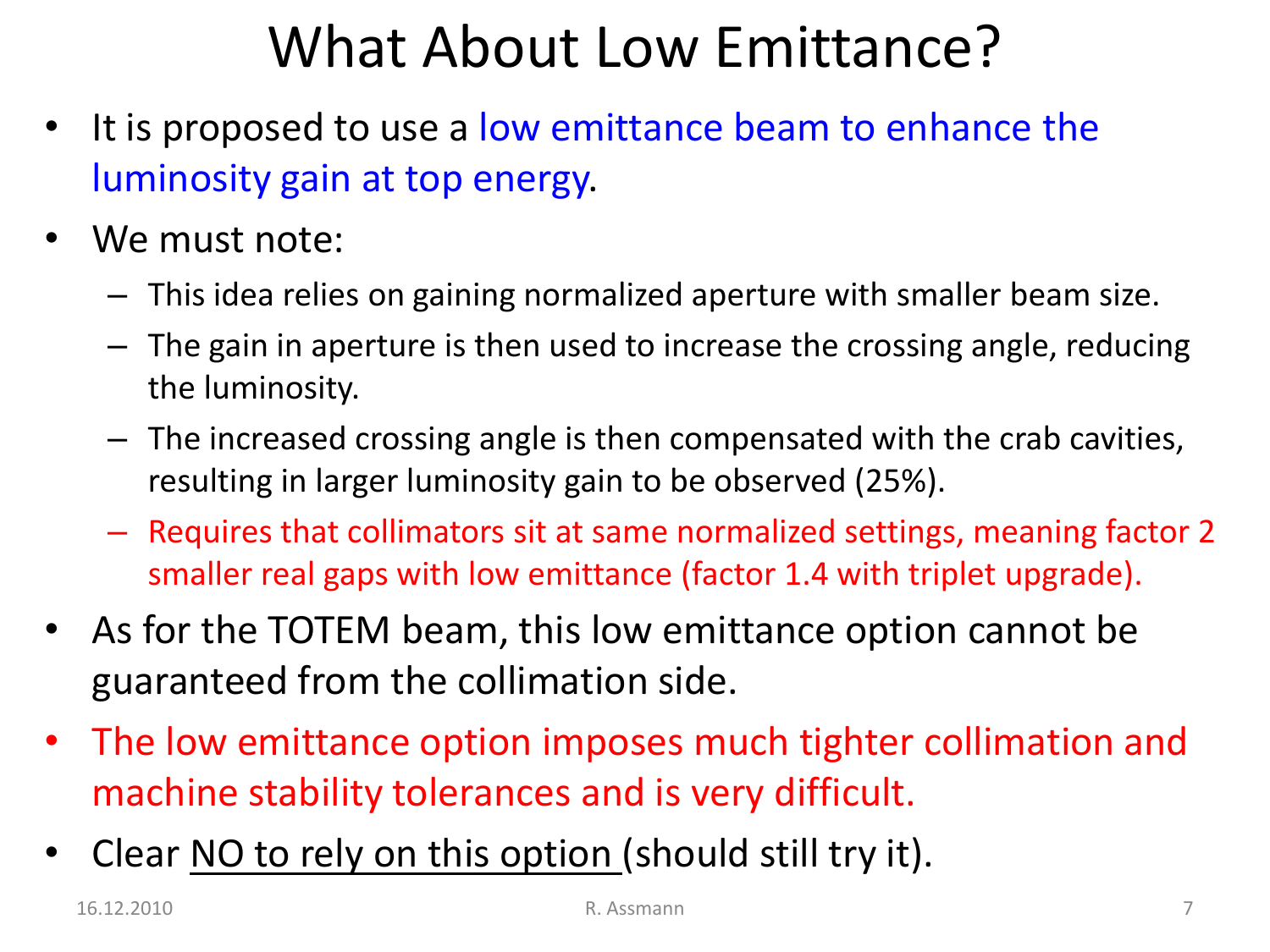### What About Momentum Cleaning with Crab Cavities? (S. Fartoukh et al., LHC-CC09)

- This idea relies on using crab cavities to convert energy offsets into horizontal offsets such that particles are cleaned in the betatron cleaning system. Nice concept in principle.
- However, the LHC momentum cleaning system is most needed at the start of the energy ramp, to intercept un-captured beam as specified by the RF group.
- I assume that nobody proposes using crab cavities in the LHC at injection!? This would not work.
- Clear message: Crab cavities cannot replace the momentum cleaning system of the LHC.
- Possible benefit at top energy for such a system: Allows smaller  $\beta^*$  with triplet upgrade if limited by off-momentum  $\beta$  beat...
- Remember: Off-momentum  $\beta$  beat in one half of the ring.
- New solution for correction of off-momentum  $\beta$  beat as proposed by S. Fartoukh may solve that.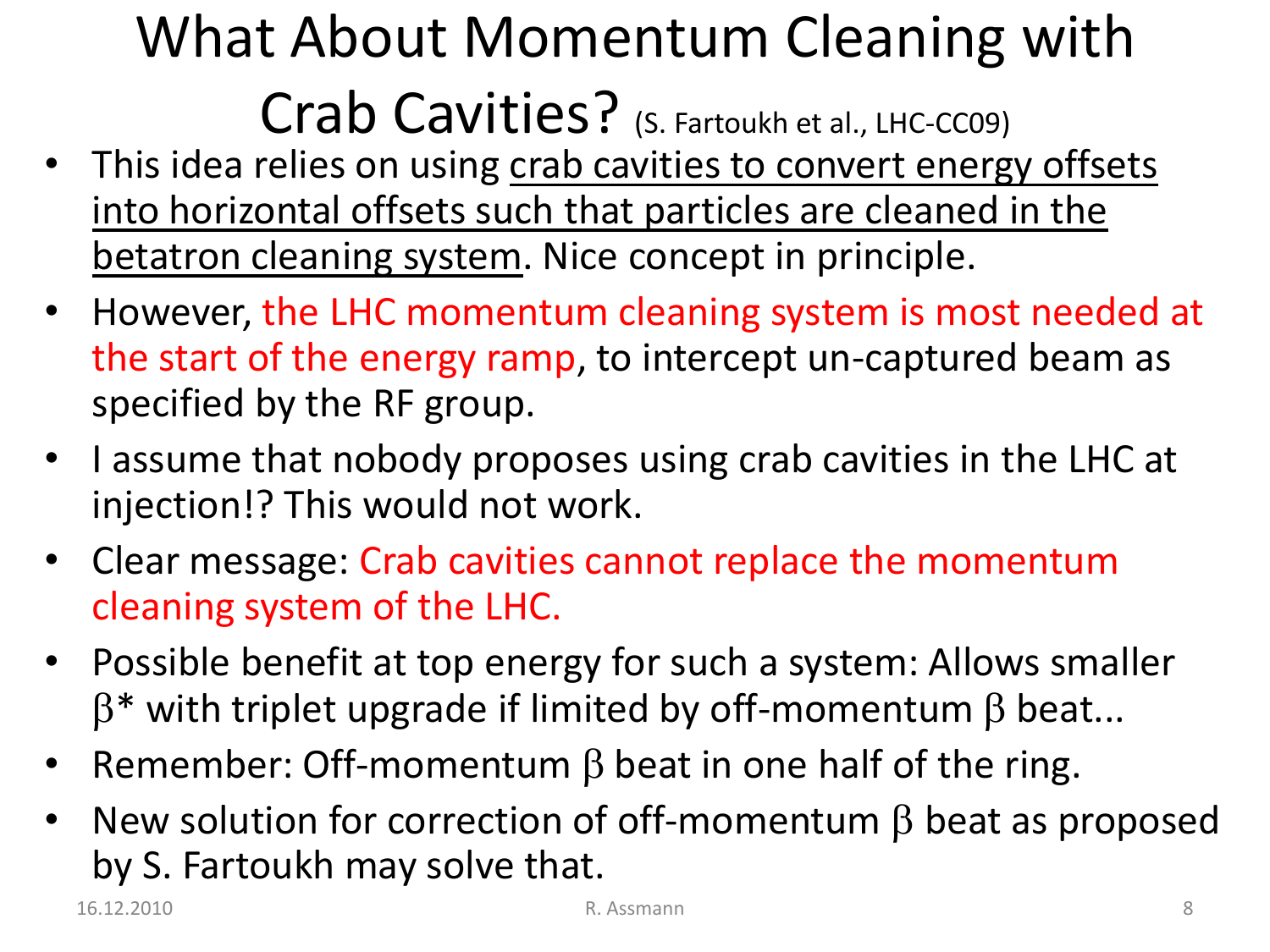#### Conclusion

- The global crab cavity test in the LHC imposes major machine  $\overline{{\mathsf{changes}}}$  (high beta IR4, low  ${\mathsf Q}_{\mathsf x}$ , collimation at 5 $\sigma$  for head/tail, ...).
- Should stick to the less demanding baseline scenario even if luminosity gain is smaller (no small e, no "crab collimation").
- **No a priori show-stopper visible anymore** after quite impressive work progress over the last years. See paper by Yipeng Sun et al.
- Clear risks are still visible but also good potential:
	- 3.5 TeV experience looks encouraging for collimation depth, orbit and dynamic aperture.
	- Impact on tolerance budget most critical: did not reach nominal tolerances in  $2010 -$  still far away.
	- Impact on collimation hierarchy theoretical OK but subtle cancellation effects must be verified in crab cavity tests with beam.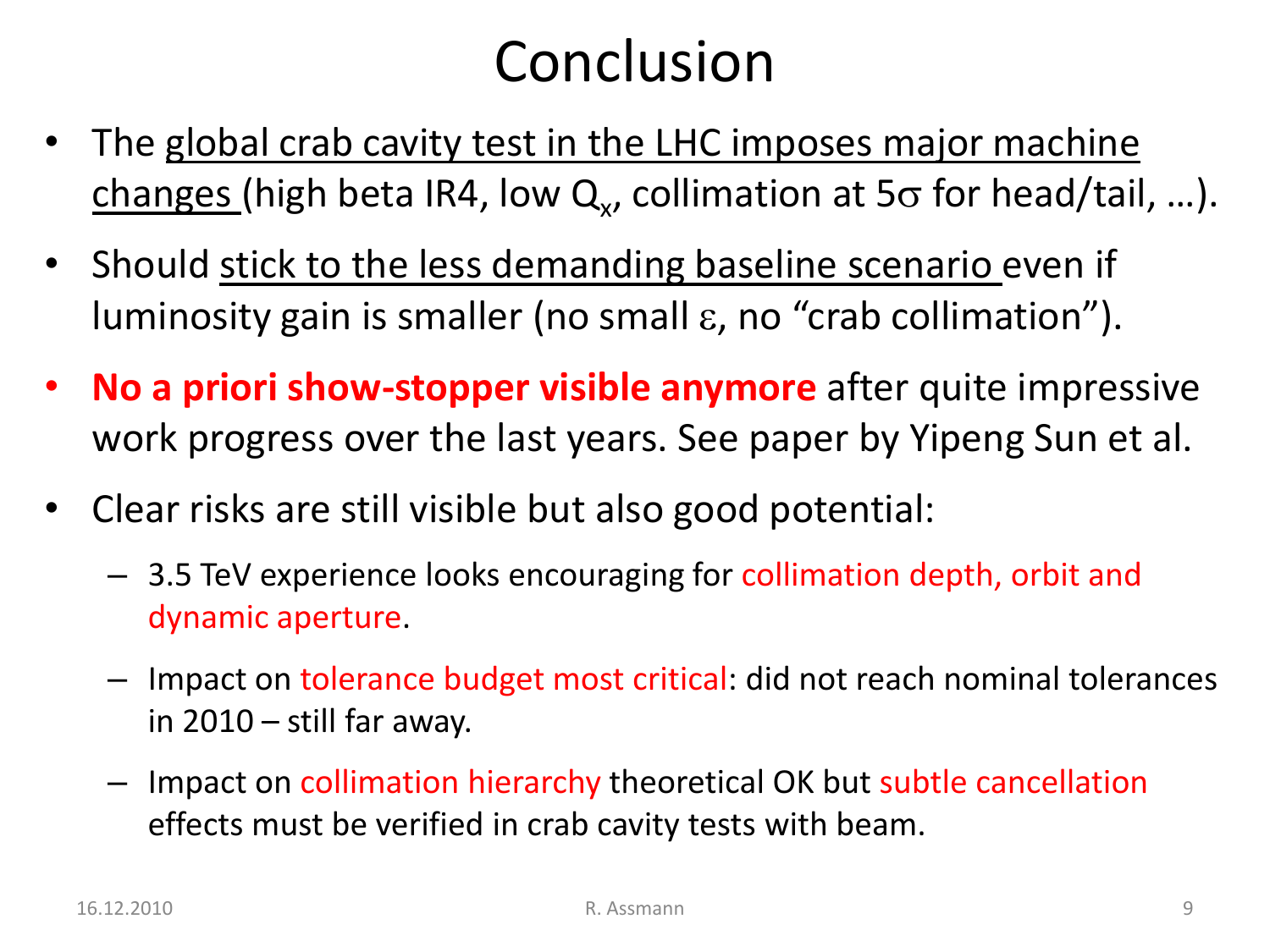### Backup